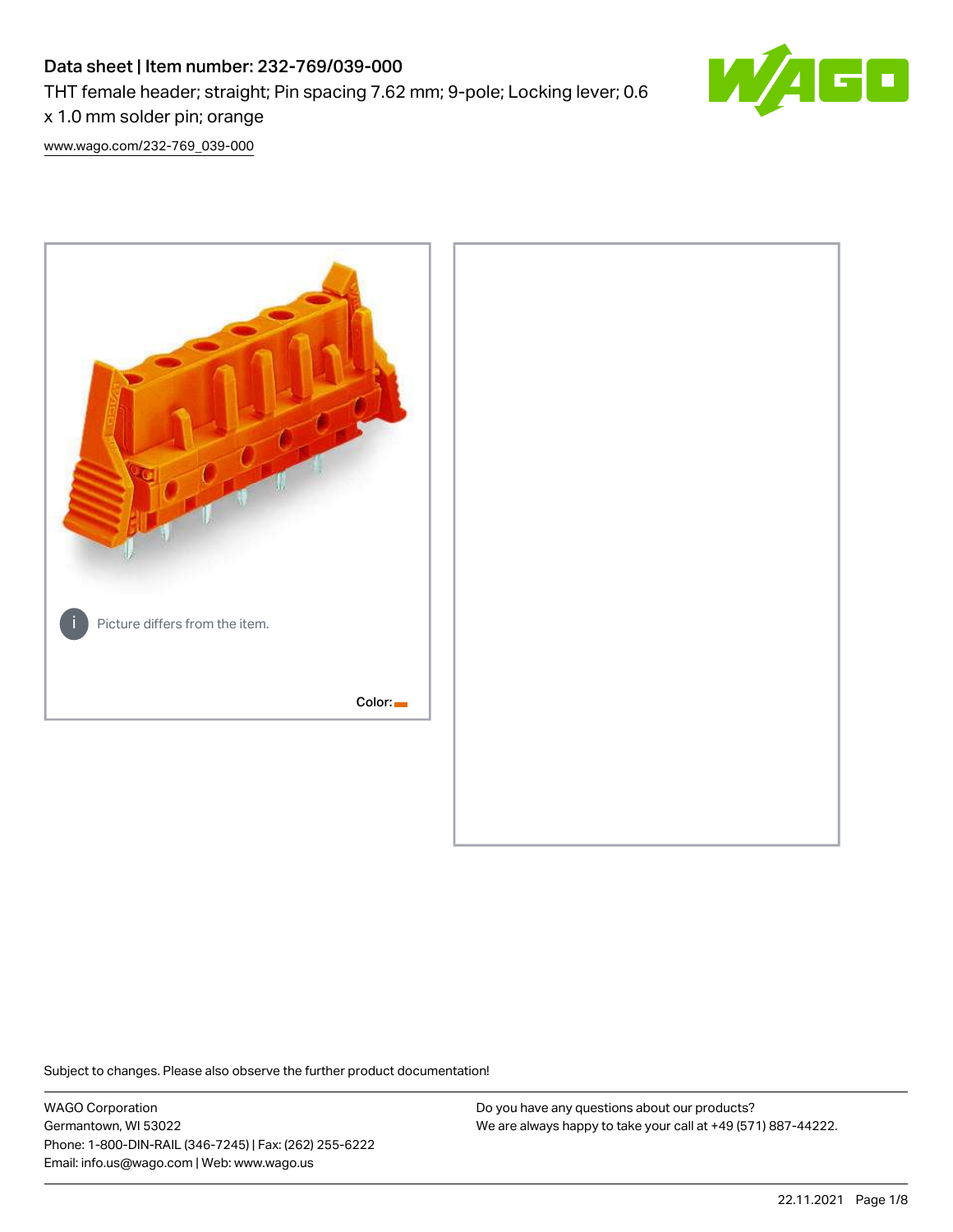

Dimensions in mm

 $L =$  (pole no.  $-1$ ) x pin spacing  $+5.08$  mm

2- to 3-pole female connectors – one latch only

#### Item description

- **H** Horizontal or vertical PCB mounting via straight or angled solder pins
- For board-to-board and board-to-wire connections
- Touch-proof PCB outputs  $\blacksquare$
- $\blacksquare$ Easy-to-identify PCB inputs and outputs
- $\blacksquare$ With coding fingers

Subject to changes. Please also observe the further product documentation! Data

WAGO Corporation Germantown, WI 53022 Phone: 1-800-DIN-RAIL (346-7245) | Fax: (262) 255-6222 Email: info.us@wago.com | Web: www.wago.us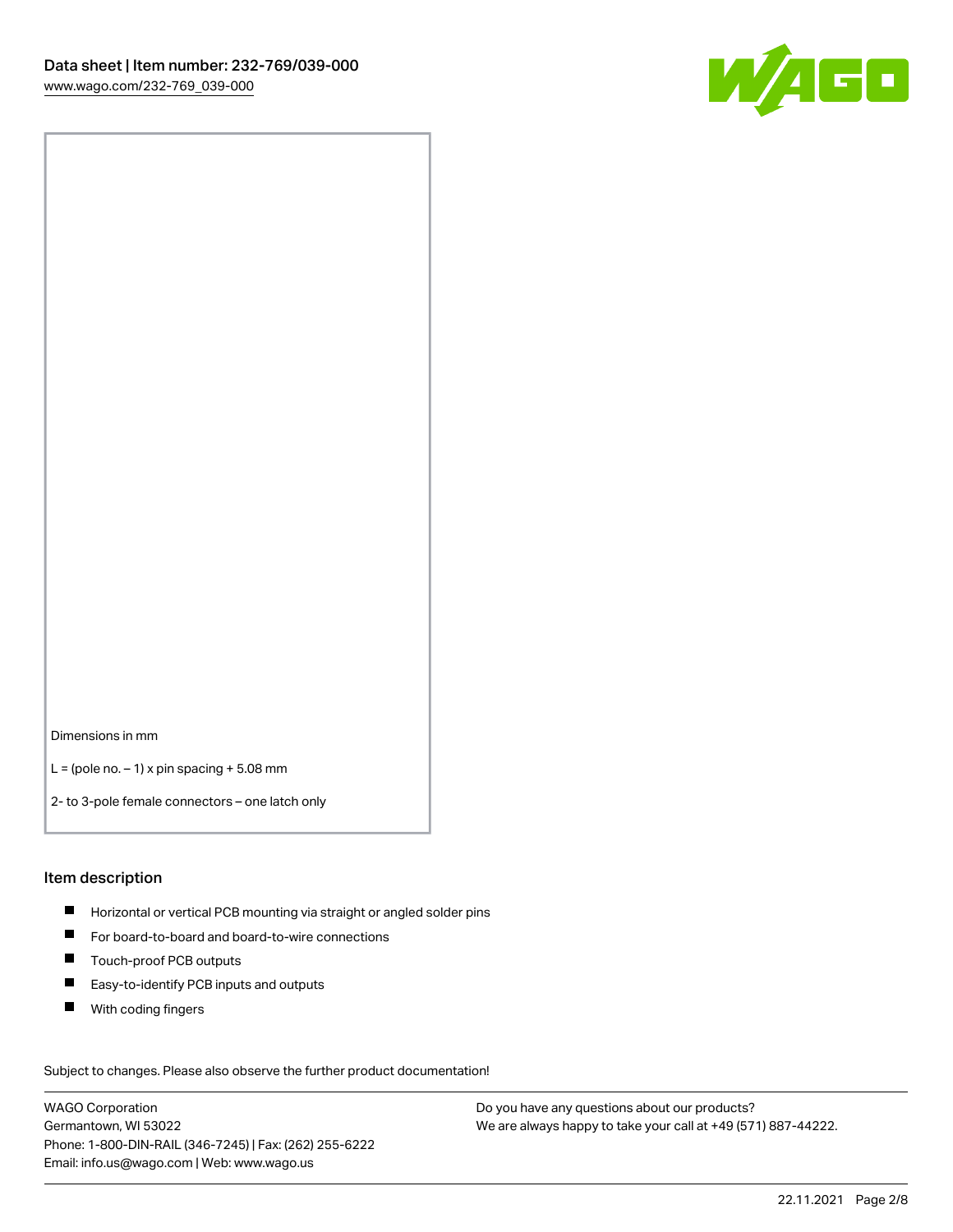

# Data Notes

| Safety information 1 | The MCS-MULTI CONNECTION SYSTEM includes connectors<br>without breaking capacity in accordance with DIN EN 61984. When<br>used as intended, these connectors must not be connected<br>/disconnected when live or under load. The circuit design should<br>ensure header pins, which can be touched, are not live when<br>unmated. |
|----------------------|-----------------------------------------------------------------------------------------------------------------------------------------------------------------------------------------------------------------------------------------------------------------------------------------------------------------------------------|
| Variants:            | Other pole numbers<br>3.8 mm pin projection for male headers with straight solder pins<br>Gold-plated or partially gold-plated contact surfaces<br>Other versions (or variants) can be requested from WAGO Sales or<br>configured at https://configurator.wago.com/                                                               |

# Electrical data

### IEC Approvals

| Ratings per                 | IEC/EN 60664-1                                                        |
|-----------------------------|-----------------------------------------------------------------------|
| Rated voltage (III / 3)     | 500 V                                                                 |
| Rated surge voltage (III/3) | 6 kV                                                                  |
| Rated voltage (III/2)       | 630 V                                                                 |
| Rated surge voltage (III/2) | 6 kV                                                                  |
| Nominal voltage (II/2)      | 1000 V                                                                |
| Rated surge voltage (II/2)  | 6 kV                                                                  |
| Rated current               | 12A                                                                   |
| Legend (ratings)            | $(III / 2)$ $\triangle$ Overvoltage category III / Pollution degree 2 |

# UL Approvals

| Approvals per                  | UL 1059 |
|--------------------------------|---------|
| Rated voltage UL (Use Group B) | 300 V   |
| Rated current UL (Use Group B) | 15 A    |
| Rated voltage UL (Use Group D) | 300 V   |
| Rated current UL (Use Group D) | 10 A    |

# Ratings per UL

| Rated voltage UL 1977 | 600 V |
|-----------------------|-------|
| Rated current UL 1977 |       |

Subject to changes. Please also observe the further product documentation!

| <b>WAGO Corporation</b>                                | Do you have any questions about our products?                 |
|--------------------------------------------------------|---------------------------------------------------------------|
| Germantown, WI 53022                                   | We are always happy to take your call at +49 (571) 887-44222. |
| Phone: 1-800-DIN-RAIL (346-7245)   Fax: (262) 255-6222 |                                                               |
| Email: info.us@wago.com   Web: www.wago.us             |                                                               |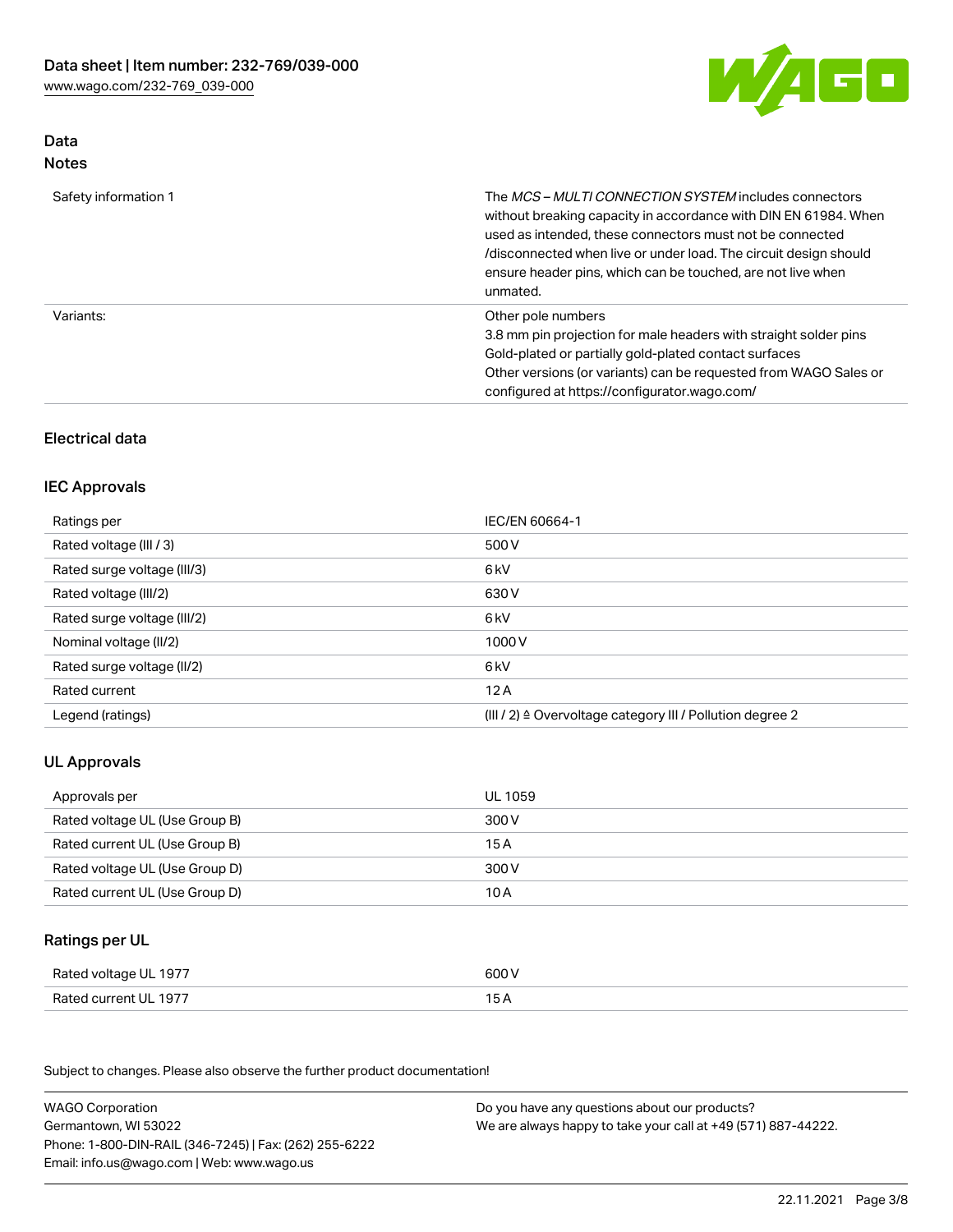

### CSA Approvals

| Approvals per                   | CSA   |
|---------------------------------|-------|
| Rated voltage CSA (Use Group B) | 300 V |
| Rated current CSA (Use Group B) | 15 A  |
| Rated voltage CSA (Use Group D) | 300 V |
| Rated current CSA (Use Group D) | 10 A  |

# Connection data

| Total number of potentials |  |
|----------------------------|--|
| Number of connection types |  |
| Number of levels           |  |

#### Connection 1

| Number of poles |  |  |
|-----------------|--|--|
|-----------------|--|--|

# Physical data

| Pin spacing                          | 7.62 mm / 0.3 inch    |
|--------------------------------------|-----------------------|
| Width                                | 81.84 mm / 3.222 inch |
| Height                               | 23.25 mm / 0.915 inch |
| Height from the surface              | 18.25 mm / 0.719 inch |
| Depth                                | 11.6 mm / 0.457 inch  |
| Solder pin length                    | $5 \,\mathrm{mm}$     |
| Solder pin dimensions                | $0.6 \times 1$ mm     |
| Drilled hole diameter with tolerance | $1.3$ $(+0.1)$ mm     |

# Plug-in connection

| Contact type (pluggable connector) | Female header |
|------------------------------------|---------------|
| Connector (connection type)        | for PCB       |
| Mismating protection               | No            |
| Mating direction to the PCB        | $90^{\circ}$  |
| Locking of plug-in connection      | locking lever |

### PCB contact

| <b>PCB Contact</b>     |                                            |
|------------------------|--------------------------------------------|
| Solder pin arrangement | over the entire female connector (in-line) |

Subject to changes. Please also observe the further product documentation!

| <b>WAGO Corporation</b>                                | Do you have any questions about our products?                 |
|--------------------------------------------------------|---------------------------------------------------------------|
| Germantown, WI 53022                                   | We are always happy to take your call at +49 (571) 887-44222. |
| Phone: 1-800-DIN-RAIL (346-7245)   Fax: (262) 255-6222 |                                                               |
| Email: info.us@wago.com   Web: www.wago.us             |                                                               |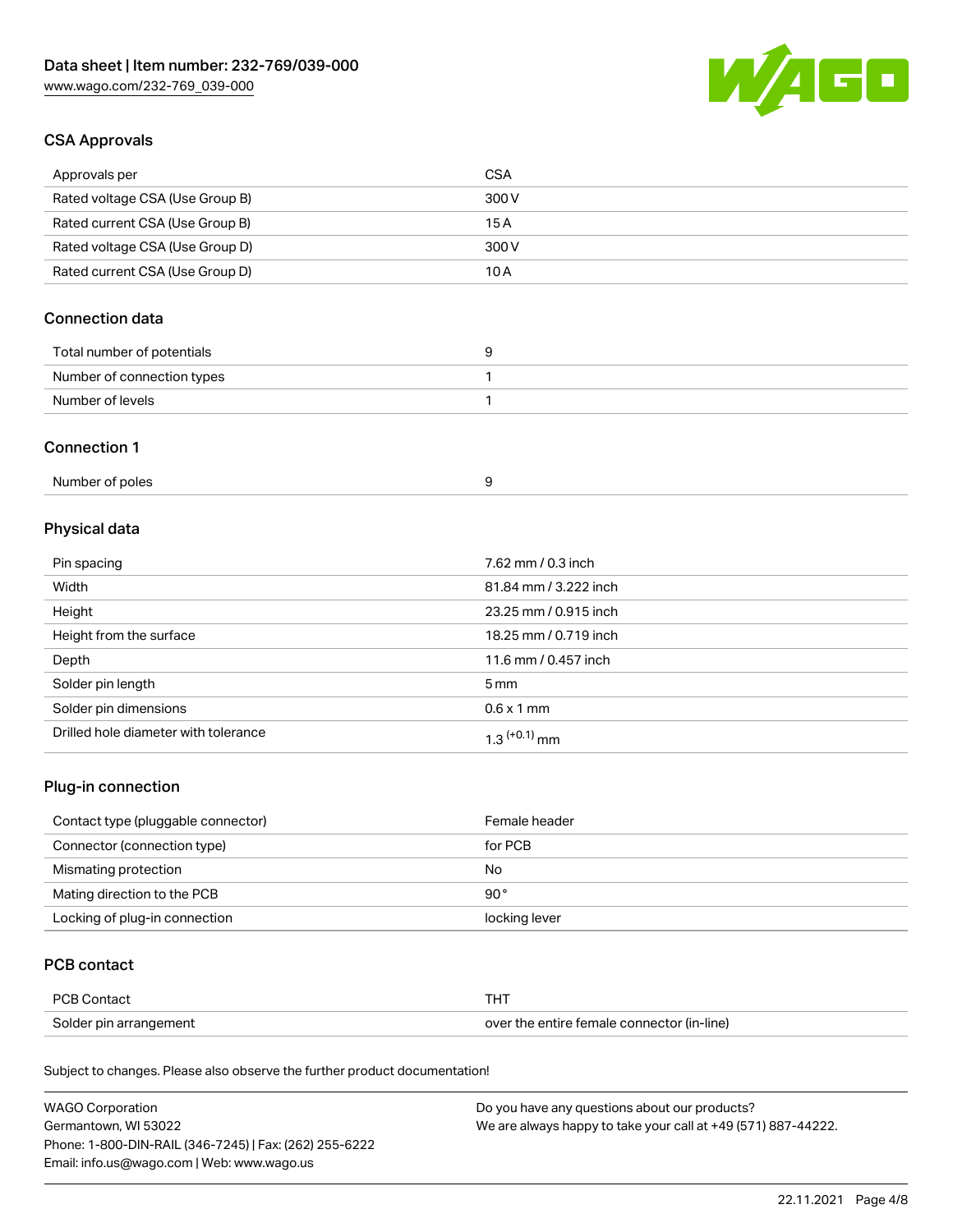

Number of solder pins per potential 1

#### Material data

| orange           |
|------------------|
|                  |
| Polyamide (PA66) |
| V0               |
| Copper alloy     |
| tin-plated       |
| 1.1 <sub>g</sub> |
|                  |

### Environmental requirements

| Limit temperature range | $-60+85 °C$ |  |
|-------------------------|-------------|--|
|                         |             |  |

#### Commercial data

| PU (SPU)       | 25 Stück      |
|----------------|---------------|
| Packaging type | box           |
| <b>GTIN</b>    | 4017332538121 |

# Approvals / Certificates

#### Ship Approvals

| Logo                | Approval                               | <b>Additional Approval Text</b> | Certificate<br>name |
|---------------------|----------------------------------------|---------------------------------|---------------------|
| ABS                 | ABS                                    | $\overline{\phantom{0}}$        | $19 -$              |
|                     | American Bureau of Shipping            |                                 | HG15869876-         |
|                     |                                        |                                 | <b>PDA</b>          |
|                     | BV                                     | <b>IEC 60998</b>                | 11915/D0 BV         |
|                     | Bureau Veritas S.A.                    |                                 |                     |
| <b>BUREAU</b>       |                                        |                                 |                     |
|                     | <b>DNV GL</b>                          |                                 | TAE000016Z          |
|                     | Det Norske Veritas, Germanischer Lloyd |                                 |                     |
| <b>UL-Approvals</b> |                                        |                                 |                     |
|                     |                                        |                                 | Certificate         |
| Logo                | Approval                               | <b>Additional Approval Text</b> | name                |
|                     | <b>UR</b>                              | <b>UL 1977</b>                  | E45171              |
|                     | Underwriters Laboratories Inc.         |                                 |                     |
|                     |                                        |                                 |                     |

Subject to changes. Please also observe the further product documentation!

| WAGO Corporation                                       | Do you have any questions about our products?                 |
|--------------------------------------------------------|---------------------------------------------------------------|
| Germantown, WI 53022                                   | We are always happy to take your call at +49 (571) 887-44222. |
| Phone: 1-800-DIN-RAIL (346-7245)   Fax: (262) 255-6222 |                                                               |
| Email: info.us@wago.com   Web: www.wago.us             |                                                               |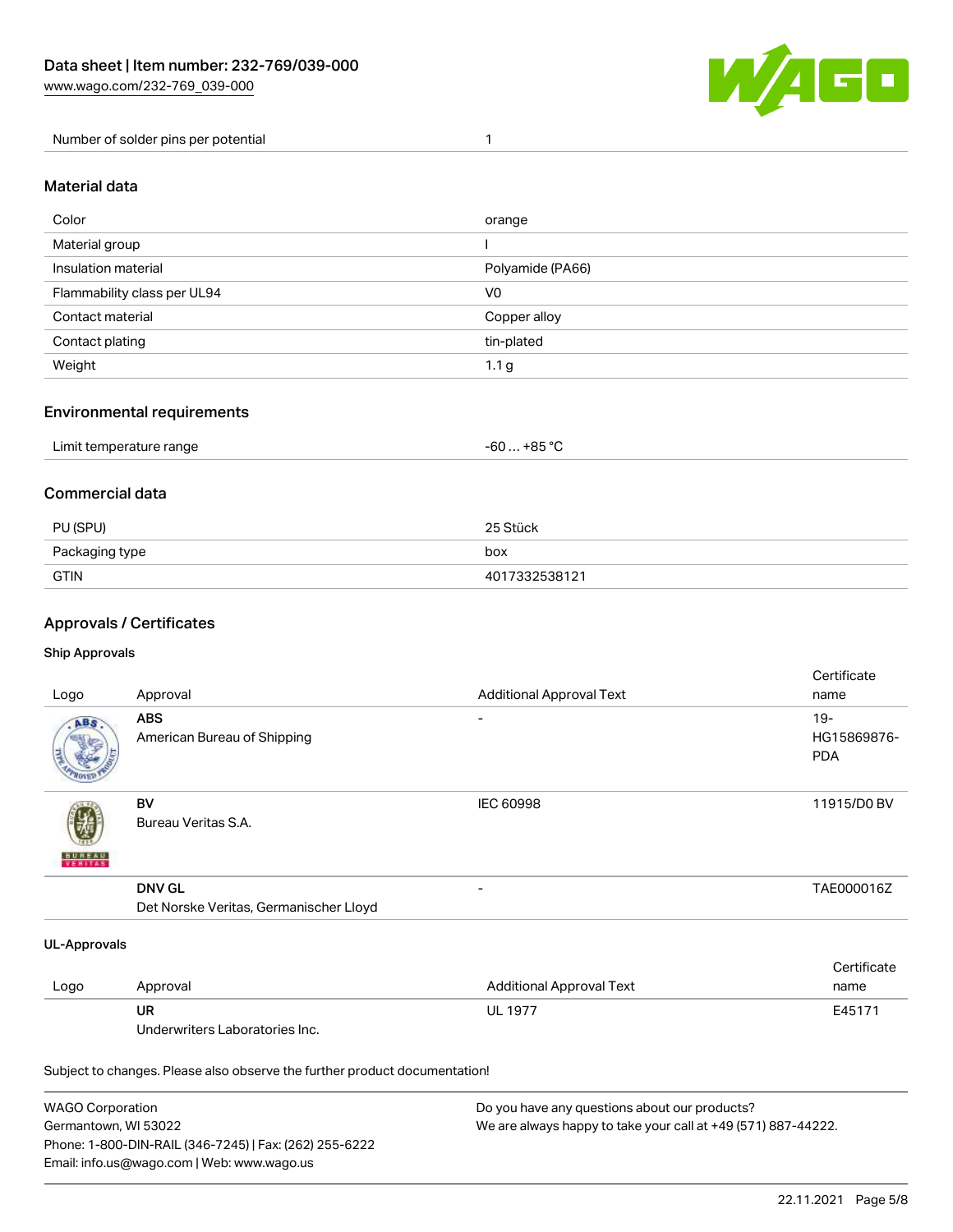



Germantown, WI 53022 Phone: 1-800-DIN-RAIL (346-7245) | Fax: (262) 255-6222 Email: info.us@wago.com | Web: www.wago.us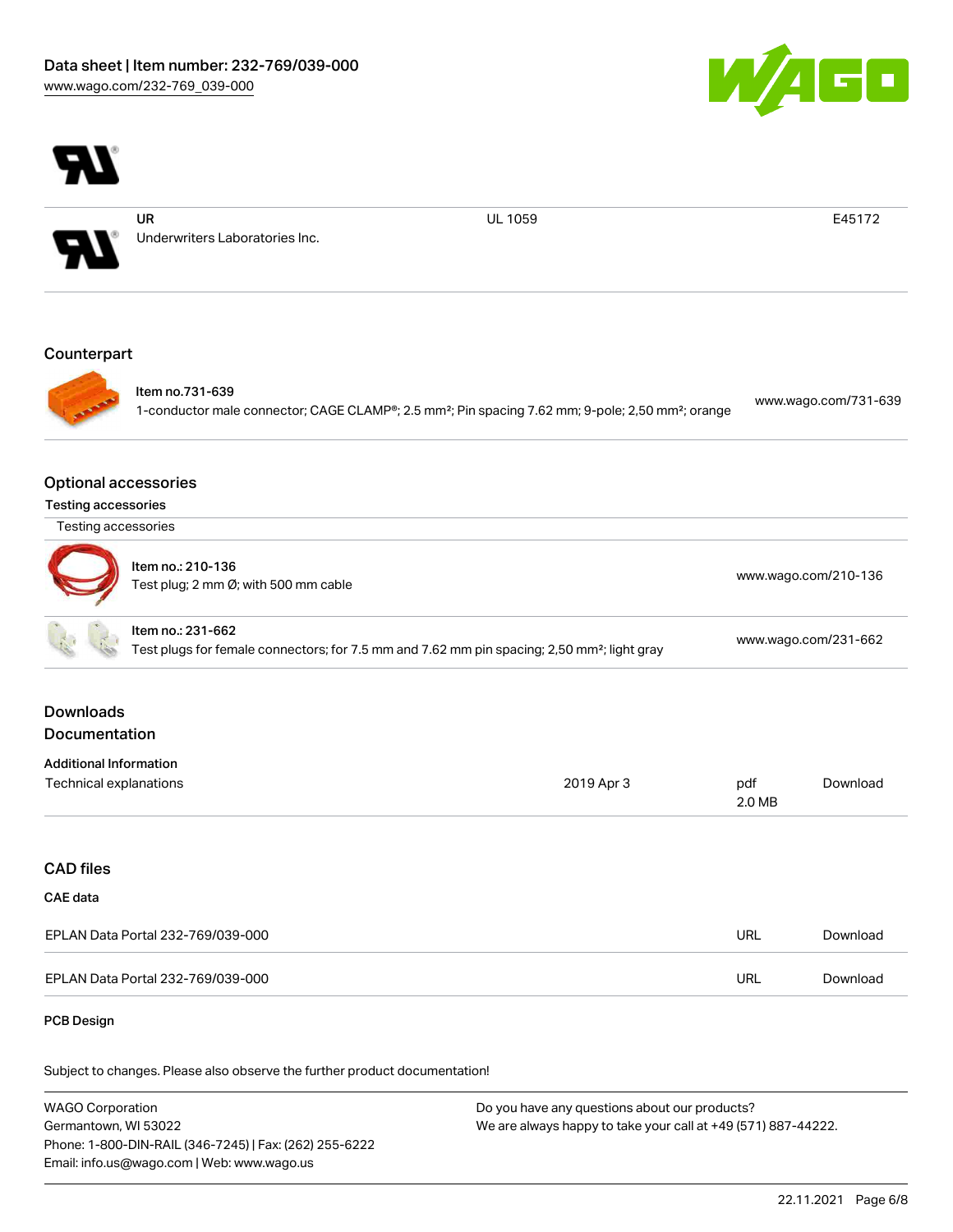

URL [Download](https://www.wago.com/global/d/UltraLibrarian_URLS_232-769_039-000)

Symbol and Footprint 232-769/039-000

CAx data for your PCB design, consisting of "schematic symbols and PCB footprints", allow easy integration of the WAGO component into your development environment.

#### Supported formats:

- П Accel EDA 14 & 15
- $\blacksquare$ Altium 6 to current version
- $\blacksquare$ Cadence Allegro
- $\blacksquare$ **DesignSpark**
- $\blacksquare$ Eagle Libraries
- $\blacksquare$ KiCad
- $\blacksquare$ Mentor Graphics BoardStation
- $\blacksquare$ Mentor Graphics Design Architect
- $\blacksquare$ Mentor Graphics Design Expedition 99 and 2000
- $\blacksquare$ OrCAD 9.X PCB and Capture
- П PADS PowerPCB 3, 3.5, 4.X, and 5.X
- $\blacksquare$ PADS PowerPCB and PowerLogic 3.0
- $\blacksquare$ PCAD 2000, 2001, 2002, 2004, and 2006
- $\blacksquare$ Pulsonix 8.5 or newer
- $\blacksquare$ **STL**
- $\blacksquare$ 3D STEP
- $\blacksquare$ TARGET 3001!
- $\blacksquare$ View Logic ViewDraw
- П Quadcept
- $\blacksquare$ Zuken CadStar 3 and 4
- $\blacksquare$ Zuken CR-5000 and CR-8000

PCB Component Libraries (EDA), PCB CAD Library Ultra Librarian

#### Environmental Product Compliance

#### Compliance Search

| Environmental Product Compliance 232-769/039-000                                      | URL | Download |
|---------------------------------------------------------------------------------------|-----|----------|
| THT female header; straight; Pin spacing 7.62 mm; 9-pole; Locking lever; 0.6 x 1.0 mm |     |          |
| solder pin; orange                                                                    |     |          |

#### Installation Notes

Subject to changes. Please also observe the further product documentation!

WAGO Corporation Germantown, WI 53022 Phone: 1-800-DIN-RAIL (346-7245) | Fax: (262) 255-6222 Email: info.us@wago.com | Web: www.wago.us